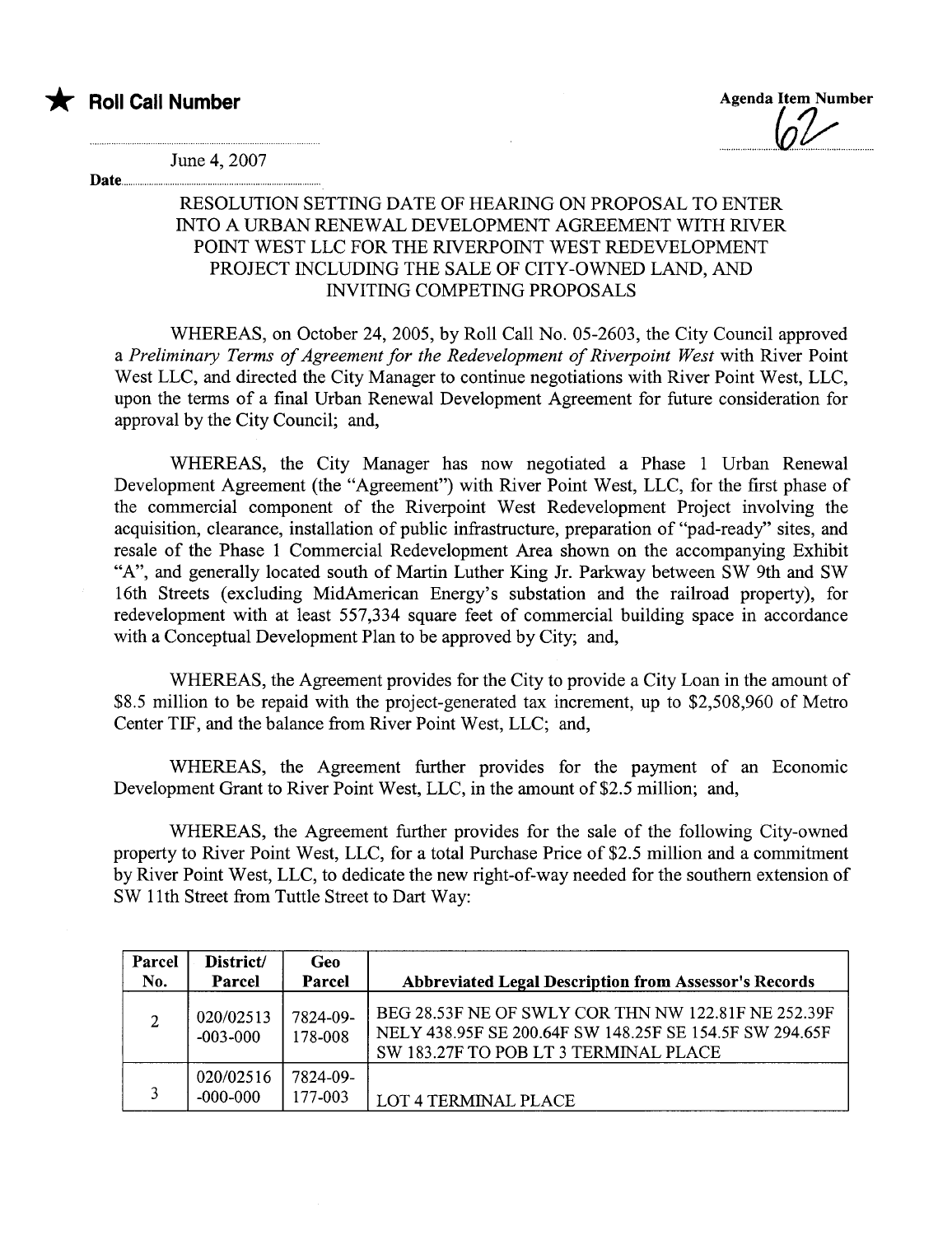

**Agenda Item Number** 

June 4,2007

Date.....................................

| Parcel       | District/                 | Geo                 |                                                                                                                                                                                                                                         |
|--------------|---------------------------|---------------------|-----------------------------------------------------------------------------------------------------------------------------------------------------------------------------------------------------------------------------------------|
| No.          | Parcel                    | Parcel              | <b>Abbreviated Legal Description from Assessor's Records</b>                                                                                                                                                                            |
| 4            | 020/02508<br>$-002 - 000$ | 7824-09-<br>177-004 | EX ML KING PKWY ROW BNG ALL N OF LN BEG SE COR<br>N 66F LOT 82 FACTORY ADD THEN ELY 1043.67F TO PT<br>ON E LN 157.83F S OF NE COR BLOCK 7 H M HOXIES ADD<br>& EX TRI PC BNG S 30F ON E LN & E 5F ON S LN-LOT 1<br><b>TERMINAL PLACE</b> |
| $\mathbf{5}$ | 020/02513<br>$-000 - 000$ | 7824-09-<br>610-015 | BEG SWLY COR THN NW 117.9F TO NWLY COR NE ALNG<br>NLY LN 30.95F SE 122.51F TO SLY LN SW ALNG SLY LN<br>28.53F TO POB LT 3 TERMINAL PLACE                                                                                                |
| 7            | 020/01042<br>$-005 - 000$ | 7824-09-<br>176-001 | -EX N 66F- & -EX E 100F S75F- N318F MEAS ON E LN LT 82<br><b>FACTORY ADDITION</b>                                                                                                                                                       |
| 10           | 020/01041<br>$-005 - 000$ | 7824-09-<br>504-015 | BEG NLY COR THN SE 123.77F ALNG W ROW LN SW 11TH ST<br>TO COR SW 96.65F ON SELY LN SW 139.23F TO NWLY LN<br>NELY ALNG CRV 101.98F NE171.15F TO POB LT 81 FACTORY<br><b>ADDITION</b>                                                     |
| 21           |                           |                     | All the Tuttle Street right-of-way lying West of the West right-of-<br>way line of SW 9th Street and lying East of the southern extension<br>of the East right-of-way line of SW 11th Street, Des Moines, Polk<br>County, IA.           |

WHEREAS, portions of the City-owned property described above were acquired with fuds from the Martin Luther King Jr. Parkway Project Fund and the Park and Ride Fund and the sale of the property will trigger an obligation in the amount of \$1,397,665 to reimburse those funds; and,

WHEREAS, the Agreement requires that the City advance the costs to extend SW 11th Street from Murphy Street to Dart Way at an estimated cost of \$500,000.00 if certain conditions are satisfied, with that cost to be repaid by River Point West, LLC, when the adjoining property to the west is redeveloped; and,

WHEREAS, the Agreement contemplates and provides for the parties to enter into subsequent agreements for the balance of the Commercial Redevelopment Area shown on Exhibit "A", and for a planed Residential Redevelopment Area extending south and west to the Raccoon River if certain thresholds and performance criteria are satisfied; and,

WHEREAS, the sale of the City-owned property and redevelopment of the Riverpoint West Area in the manner set forth above furthers the objectives of the Metro Center Urban Renewal Plan to preserve and create an environment which will protect the health, safety and general welfare of City residents and maintain taxable values within the Metro Center Urban Renewal Project Area, to encourage intensive and coordinated commercial and residential mixed-use development, and to provide high-quality office options for businesses that desire a downtown location outside the downtown core; and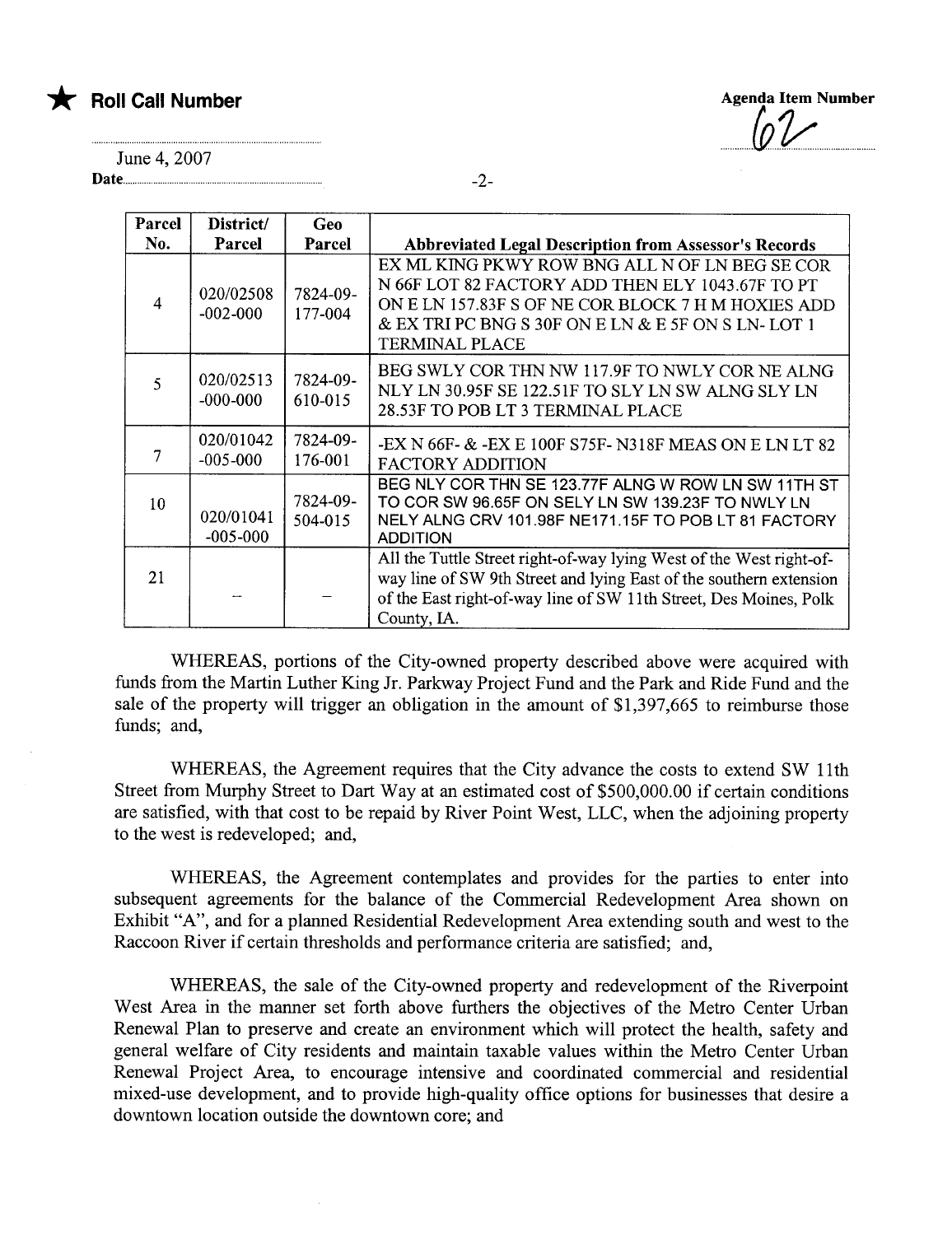## \* Roll Call Number Agenda Jtem Number

| June 4, 2007 |  |
|--------------|--|
| Date.        |  |

WHEREAS, it is necessary and appropriate that City Council take certain actions in accordance with Iowa Code Section 403.8 with respect to the sale of the City-owned property described above, in order to receive the proposed Agreement and give full and fair opportunity for other potential developers to submit competing proposals for the acquisition and redevelopment of the City-owned property.

NOW, THEREFORE, BE IT RESOLVED by the City Council of the City of Des Moines, Iowa, as follows:

- 1. The proposed Urban Renewal Development Agreement from the River Point West LLC is hereby received and filed.
- 2. The City Council hereby declares its intent to select a Developer and to approve an urban renewal development agreement for the sale and redevelopment of the City-owned property after consideration of the matter at a public hearing to be held on July 9,2007, at 5:00 p.m., in the Council Chambers.
- 3. The City Council hereby further declares its intent to approve the Urban Renewal Development Agreement with River Point West LLC, unless a competing proposal is timely filed with the Office of Economic Development as provided below, and is determined by the City Council to satisfy the minimum requirements set forth above and to better serve the public interest.
- 4. All competing proposals for the purchase and redevelopment of the City-owned property shall:
	- A. Set forth terms and conditions for the purchase of the City-owned Parcels 2, 3, 4, 5, 7, and 10, described above, for a purchase price of not less that \$2.5 million, and may provide for the purchase of City-owned Parcel 21 described above in the event the City determines that the Tuttle Street right-of-way upon Parcel 21 is no longer needed for a public purpose, in consideration of the dedication of the right-of-way necessary for the extension of SW 11th Street from Tuttle Street to Dart Way or payment of the City's cost to acquire the same.
	- B. Commit to the redevelopment of the City-owned property in substantial compliance with the Metro Center Urban Renewal Plan and with a preliminary conceptual development plan for commercial use providing the opportunity for the creation of a significant number of jobs and increase in the tax base.
	- C. Provide a complete financing plan identifying proposed sources for the land assembly and site preparation, and uses of funds, a cash flow analysis that shows projected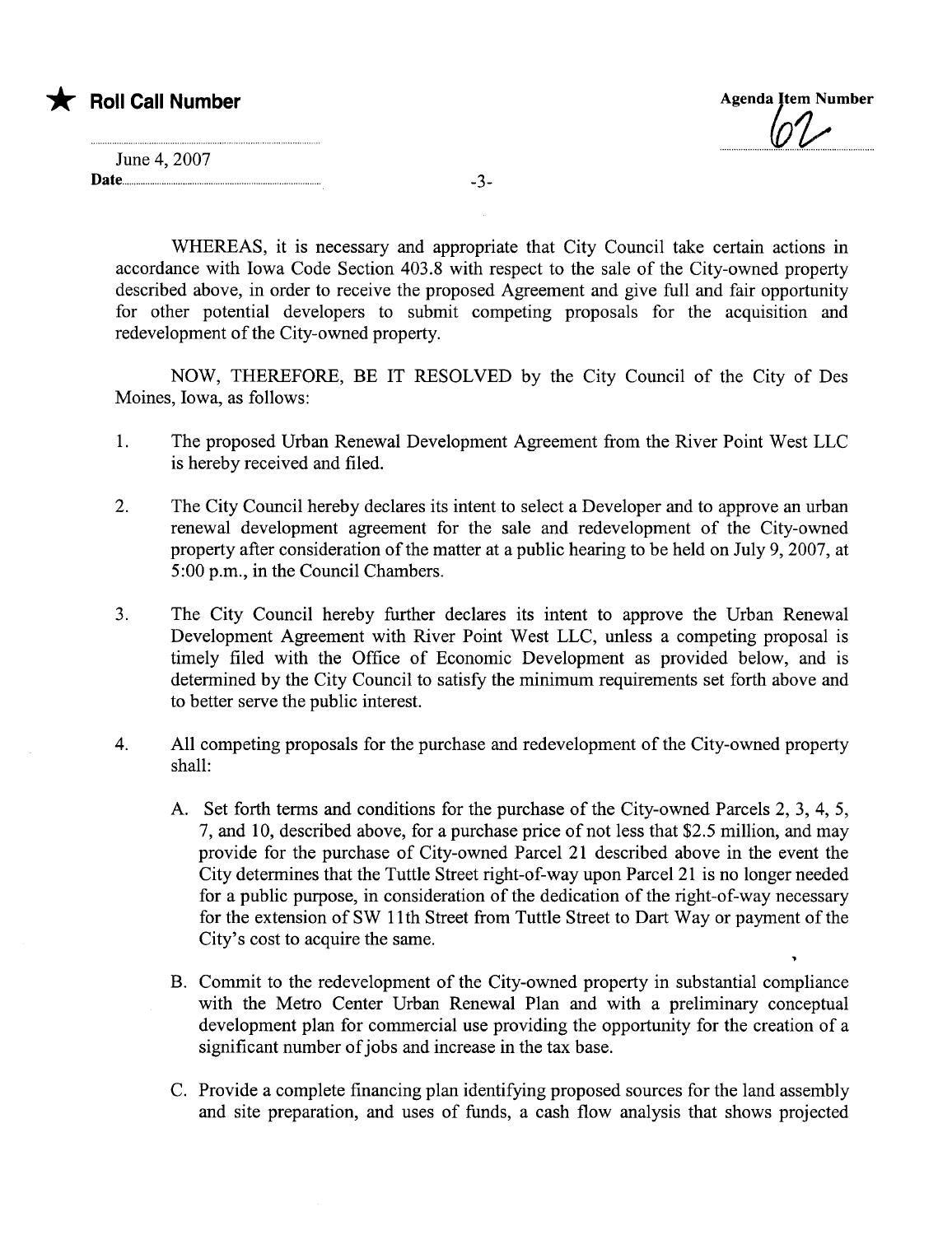# $\bigstar$  Roll Call Number

Agenda Item Number

| June 4, 2007 |
|--------------|
| Date         |

revenues and expenses with all underlying assumptions, and that demonstrates the Developer's financial capacity to complete its proposal.

- D. Provide a timeline for the development of "pad ready" sites, estimated building space footage to be constructed thereon, projected minimum assessed values, percentage of the space to be devoted to office and retail space, and any other information necessary to determine the anticipated tax revenue to be generated.
- E. Provide documentation of Developer and design team experience completing comparable development projects and documentation of Developer and management team experience managing similar projects over a long term.
- 5. It is hereby determined that the purchase price of \$2.5 million for City-owned Parcels 2, 3,4, 5, 7 and 10 identified above, and the dedication of the right-of-way required for the extension of SW 11th Street from Tuttle Street to Dart Way as consideration for the purchase of City-owned Parcel 21 identified above, meets the fair market value for such parcels for uses in accordance with the Urban Renewal Plan and the proposed Urban Renewal Development Agreement, and shall be the established minimum price for the competitive bid process, taking into account the restrictions upon the property and the covenants, conditions and obligations to be assumed by the Developer for clearance, preparation and use of the property.
- 6. The City Council hereby declares its intent to make available financial incentives in a form and amount acceptable to the City Council to encourage quality development. The financial incentives may include: tax abatement for the value added by improvements to property assessed as residential and commercial; economic development loans or grants; and assistance in seeking additional funding and financial assistance from other sources including but not limited to the State of Iowa Enterprise Zone Program, RISE Grants and other federal and state assistance.
- 7. The City Clerk shall be authorized to cause the accompanying notice of the competitive bid process and the City's intent to enter into an urban renewal agreement for the sale and development of the City-owned property to be published in the Des Moines Register on June 6, 2007.
- 8. Written proposals for the purchase and development of the City-owned parcels described above must be received by the Office of Economic Development on or before 1:30 p.m., on July 6, 2007. Each proposal will be opened and reviewed by the City staff after such deadline and such proposals and a staff evaluation and recommendation will be presented to the City Council on July 9,2007.